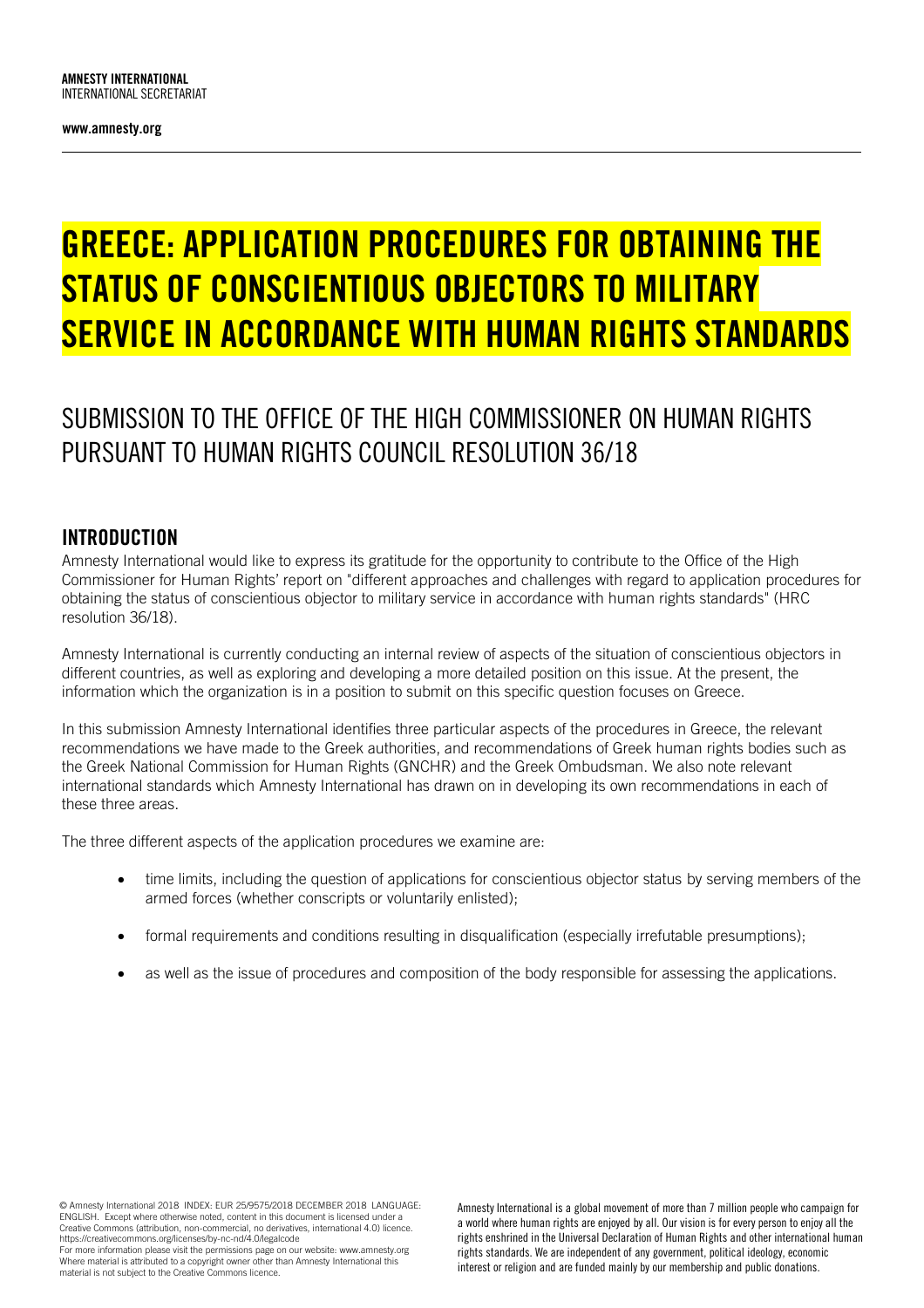# A. TIME LIMITS ON APPLICATIONS FOR CONSCIENTIOUS OBJECTOR STATUS AND THE QUESTION OF APPLICATIONS BY SERVING SOLDIERS (WHETHER CONSCRIPTS OR VOLUNTEERS/PROFESSIONAL STAFF)

#### Legislation and practice in Greece

In Greece there are strict time limits for applying for conscientious objector status, up until the date a conscript is due to report for military service. It is explicitly stated that applications submitted after enlistment into the Armed Forces are not accepted.<sup>1</sup>

Therefore, there is no possibility for conscripts to apply for conscientious objector status during military service.

Similarly, there is no provision in the Greek legislation for professional members of the armed forces (that is, individuals who have enlisted voluntarily) to apply for conscientious objector status. In the past, a professional member of the armed forces who refused to continue because he had developed a conscientious objection was repeatedly sentenced and imprisoned.<sup>2</sup>

According to an oral response of officials during a recent meeting in the Ministry of National Defence.<sup>3</sup> nowadays a professional member of the armed forces can quit, however he/she should pay a considerable amount of money for leaving before the end of his/her contract.

#### Amnesty International's recommendations

- The right to conscientious objection should be recognized at any time, before, during, or after performing the military service. Therefore no time limits should be applicable for submitting a request to be recognized as a conscientious objector.
- The right to conscientious objection should be recognized also for the professional members of the armed forces.

These recommendations are based on or supported by:

- $\bullet$  The freedom to change religion or belief as set out in international human rights law.<sup>4</sup>
- International standards and recommendations regarding the right to conscientious objection during military service, by the **UN Human Rights Committee**<sup>5</sup>, the then **UN Commission on Human Rights**<sup>6</sup> and its successor, the UN Human Rights Council.<sup>7</sup>

<sup>-</sup><sup>1</sup> Decision of the Minister of National Defence No Φ.420/79/81978/Σ.300 (2) "Unarmed military service and alternative service for conscientious objectors", Government's Gazette B 1854/2005, Article 1, paragraphs 2-4.

<sup>2</sup> Amnesty International, "Greece: Professional soldier Giorgos Monastiriotis is a prisoner of conscience and must be released", 21 September 2004, Index number: EUR 25/011/2004. Available at[: https://www.amnesty.org/en/documents/eur25/011/2004/en/](https://www.amnesty.org/en/documents/eur25/011/2004/en/)

Amnesty International Report 2011, Index number: POL 10/001/2011, p. 154. Available at:<https://www.amnesty.org/en/documents/pol10/001/2011/en/> <sup>3</sup> Meeting between Amnesty International Greece's representatives and the Alternate Minister of National Defence and other officials, on 24 October 2018, about the issues concerning the right to conscientious objection.

<sup>4</sup> Universal Declaration of Human Rights Article 18, similarly International Covenant on Civil and Political Rights Article 18; see also Human Rights Committee, General Comment 22[, UN Doc. CCPR/C/21/Rev.1/Add.4,](http://www.un.org/en/ga/search/view_doc.asp?symbol=CCPR/C/21/Rev.1/Add.4) para. 5).

<sup>5</sup> UN Human Rights Committee, Concluding observations on the fourth periodic report of Spain, (CCPR/C/79/Add.61), 3 April 1996, paras. 15 and 20. Available a[t http://undocs.org/CCPR/C/79/Add.61](http://undocs.org/CCPR/C/79/Add.61)

<sup>6</sup> UN Commission on Human Rights, [Resolution 1993/84,](http://www.refworld.org/docid/3b00f1228c.html) para. 2. Also [Resolution 1995/83,](http://www.refworld.org/docid/3b00f0d220.html) para. 2.

<sup>7</sup> UN Human Rights Council, Resolution 24/17 (A/HRC/RES/24/17), 8 October 2013, para. 5. Available at<http://undocs.org/A/HRC/RES/24/17>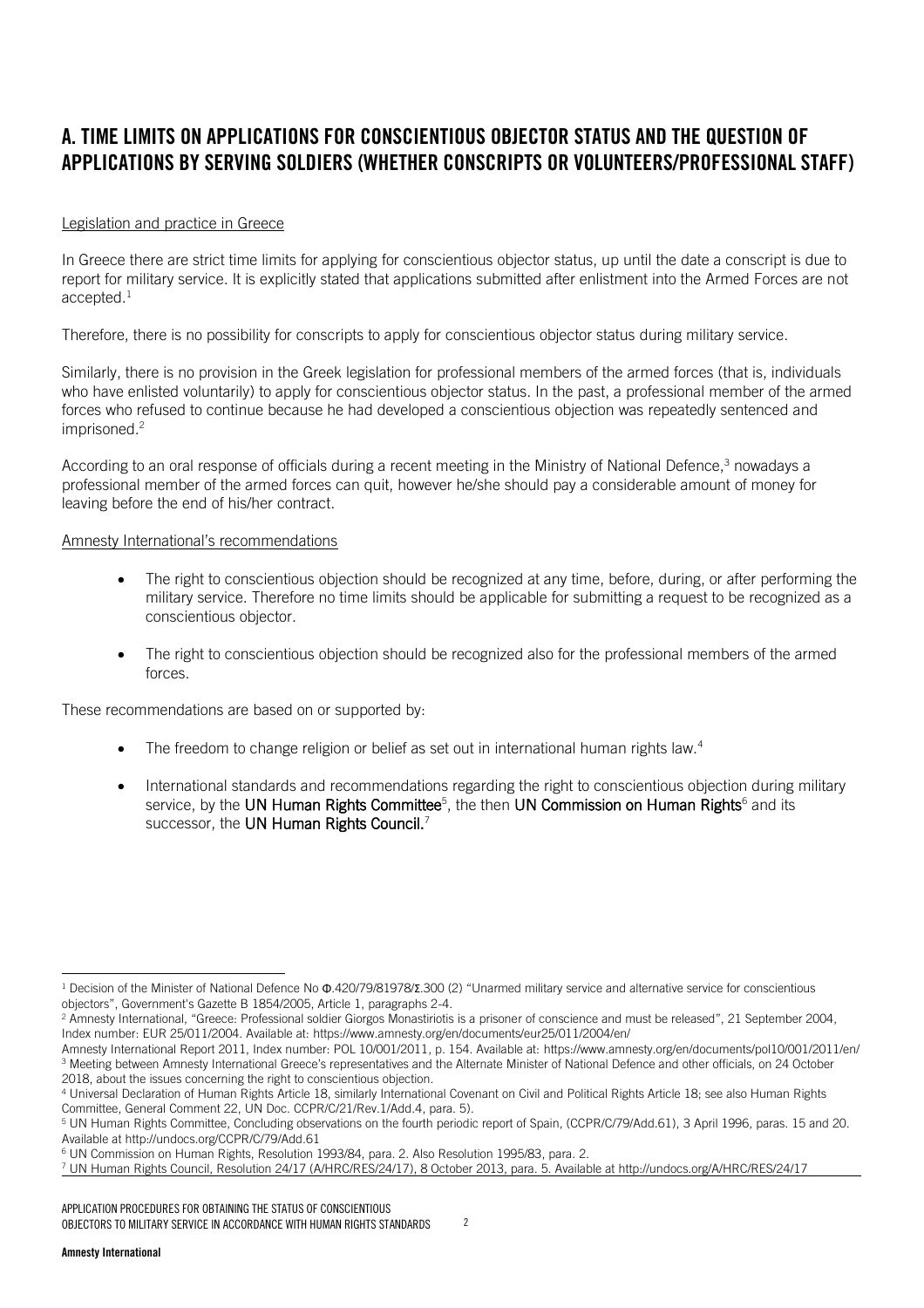- Recommendations of the Parliamentary Assembly of the Council of Europe,<sup>8</sup> the Committee of Ministers of the Council of Europe,<sup>9</sup> the European Parliament,<sup>10</sup> and the Office for Democratic Institutions and Human Rights (ODIHR) of the OSCE.<sup>11</sup>
- Recommendations regarding the right to conscientious objection for volunteers/professional staff, by the Parliamentary Assembly of the Council of Europe,<sup>12</sup> the Committee of Ministers of the Council of Europe,<sup>13</sup> and the Office for Democratic Institutions and Human Rights (ODIHR) of the OSCE.<sup>14</sup> The UN Human Rights Council too appears to move towards this direction by stating that it "acknowledges that an increasing number of States recognize conscientious objection to military service not only for conscripts but also for those serving voluntarily".<sup>15</sup>
- Explicit standards and recommendations against strict time limits of the UN Special Rapporteur on freedom of religion or belief (both in the case of Greece<sup>16</sup> as well as in cases of other states<sup>17</sup>).

#### Recommendations of Greek bodies:

 The GNCHR has recently referred to the fact that the right to conscientious objection during military service, as well for volunteers/professional soldiers, has not been recognized in Greece yet, as one of the remaining challenges.<sup>18</sup> It had already addressed the issue since 2004, on the occasion of the prosecution of a professional member of the Greek Navy who had refused to participate in the war in Iraq, asking that the term "conscientious objector" be interpreted in a broader way and that the chronological point of the expression of conscientious objection should be extended.<sup>19</sup>

## B. FORMAL REQUIREMENTS AND CONDITIONS RESULTING IN DISQUALIFICATION

#### Legislation and practice in Greece

-

In Greece, persons who have obtained a permit to carry a weapon or who have applied for such a permit, as well as persons who participate in individual or collective activities of shooting events, hunting and similar activities that are directly related to the use of weapons; and persons who have been convicted of a crime relating to the use of weapons,

Council of Europe, Committee of Ministers[, Recommendation No. R\(87\)8,](http://www.refworld.org/docid/5069778e2.html) 9 April 1987, para. 8.

Available a[t https://www.osce.org/odihr/31393?download=true](https://www.osce.org/odihr/31393?download=true)

<sup>8</sup> Council of Europe, Parliamentary Assembly, [Recommendation 1518 \(2001\),](http://assembly.coe.int/nw/xml/XRef/Xref-XML2HTML-EN.asp?fileid=16909&lang=en) para. 5.1.

<sup>9</sup> Council of Europe, Committee of Ministers, [Recommendation CM/Rec \(2010\) 4](http://www.refworld.org/docid/506979172.html) "Human Rights of members of the armed forces", para. 41.

<sup>&</sup>lt;sup>10</sup> European Parliament, Resolution on respect for human rights in the European Community (annual report of the European Parliament), (A3-0025/93), [11 March 1993,](http://eur-lex.europa.eu/legal-content/EN/TXT/PDF/?uri=OJ:JOC_1993_115_R_0139_01&from=EN) as it has been published in the Official Journal of the European Communities C 115, on 26 of April 1993, para. 49 (p. 183). See also European Parliament, Resolution on conscientious objection and alternative service, (Α3-15/89), , as published in the Official Journal of the European Communitie[s C291](http://eur-lex.europa.eu/legal-content/EN/TXT/PDF/?uri=OJ:JOC_1989_291_R_0113_01&from=EN), 13 October 1989, para 1 (p. 124), where there is the term "at any time".

<sup>11</sup> OSCE, ODIHR, *Handbook on Human Rights and Fundamental Freedoms of Armed Forces Personnel, 2008*, Chapter 10 Conscientious Objection to Military Conscription and Service, 4. Best Practices and Recommendations, p. 85 [second point].

<sup>&</sup>lt;sup>12</sup> Council of Europe, Parliamentary Assembly[, Recommendation 1518 \(2001\),](http://assembly.coe.int/nw/xml/XRef/Xref-XML2HTML-EN.asp?fileid=16909&lang=en#_blank) para. 5.2.

<sup>&</sup>lt;sup>13</sup> Council of Europe, Committee of Ministers, [Recommendation CM/Rec \(2010\) 4](http://www.refworld.org/docid/506979172.html) "Human Rights of members of the armed forces", paras. 42 - 46. <sup>14</sup> OSCE, ODIHR, Handbook on Human Rights and Fundamental Freedoms of Armed Forces Personnel, 2008, Chapter 10 Conscientious Objection to Military Conscription and Service, 4. Best Practices and Recommendations, p. 85 [second point]. Available at: <https://www.osce.org/odihr/31393?download=true>

<sup>15</sup> UN Human Rights Council, Resolution 24/17 (A/HRC/RES/24/17), 8 October 2013, para. 5. Available at<http://undocs.org/A/HRC/RES/24/17> <sup>16</sup> UN Economic and Social Council, Commission on human rights, Civil and political rights, including the question of religious intolerance, Addendum, Summary of cases transmitted to Governments and replies received, E/CN.4/2006/5/Add.1, 27 March 2006, paras. 138-139. Available at <http://undocs.org/E/CN.4/2006/5/Add.1>

<sup>17</sup> [A/HRC/19/60/Add.1,](http://undocs.org/A/HRC/19/60/Add.1) para. 56; [A/HRC/22/51/Add.1,](http://undocs.org/A/HRC/22/51/Add.1) para. 69.

<sup>&</sup>lt;sup>18</sup> Greek National Commission for Human Rights, Submission to the quadrennial analytical report 2017 on conscientious objection to military service of the UN High Commissioner of Human Rights (February 2017), p. 6-7.

[http://www.nchr.gr/images/pdf/apofaseis/antirisies\\_suneidisis/Submission%20of%20the%20GNCHR%20to%20the%20quadrennial%20analytical%20re](http://www.nchr.gr/images/pdf/apofaseis/antirisies_suneidisis/Submission%20of%20the%20GNCHR%20to%20the%20quadrennial%20analytical%20report%202017.pdf) [port%202017.pdf](http://www.nchr.gr/images/pdf/apofaseis/antirisies_suneidisis/Submission%20of%20the%20GNCHR%20to%20the%20quadrennial%20analytical%20report%202017.pdf)

<sup>&</sup>lt;sup>19</sup> GNCHR, [Recommendations r](http://www.nchr.gr/images/English_Site/ANTIRRISIES/Conscientious_of_objectors_2004.pdf#_blank)egarding Conscientious Objectors and the Scheme of Alternative Civil-Social Service (2004)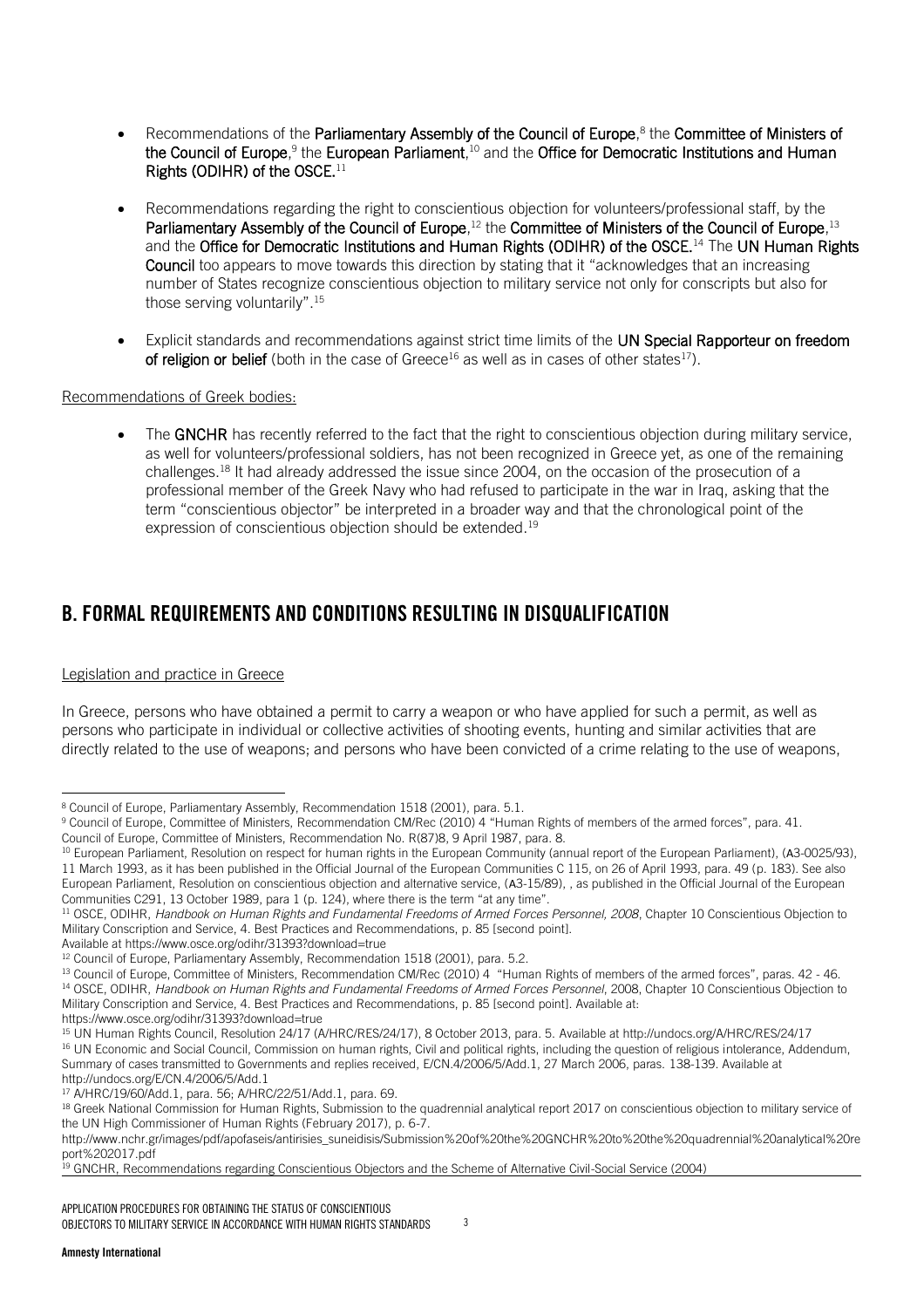ammunition or unlawful violence or persons against whom criminal proceedings for the above are pending, cannot be considered under the legislative provisions for granting conscientious objector status.<sup>20</sup>

Furthermore, according to the initial legislation, persons who had served for any period of time in Greek or foreign armed forces or security services could not be considered. However, after the legislation was amended in 2010, this provision applies only if they have served in armed forces or security services *after* they have adopted the beliefs said to prevent them from performing their military duties for reasons of conscience.<sup>21</sup> Therefore, this amendment gave the opportunity for those who have changed beliefs to apply for conscientious objector status. However this applies only in case of previous service in armed forces or security services, but not in the cases mentioned above about shooting events, hunting, convictions or prosecutions for crimes, and so on.

#### Amnesty International's recommendation

 Amnesty International has recommended in the case of Greece the abolition of conditions which automatically disqualify applicants from being considered as conscientious objectors.<sup>22</sup>

In arriving at this position, the organization took into account the following considerations:

- some of the disqualifying conditions (such as those related to hunting, shooting events and other activities related to the use of weapons) appear to be irrelevant to the issue of conscientious objection to military service;
- the fact that someone is merely prosecuted for a crime does not necessarily mean that they are guilty and the relevant provision appears to contravene the presumption of innocence;
- convictions for unlawful violence are not necessarily related to the use of guns and the use of lethal force;
- even in cases where someone has been convicted in the past, through a fair trial, for a crime related to the use of weapons/ammunition or lethal violence, an automatic disqualification would not take into consideration their right to change their beliefs since then.
- It is also worth noting that such disqualifying conditions appear to be based on a requirement that an individual seeking to be recognized as a conscientious objector is absolutely opposed to the use of lethal force in any circumstances, and therefore to participation in any military forces under any circumstances, whereas in fact someone might have a conscientious objection to enlist in a specific army or take part in a specific war because of its aims or the manner in which it is being waged (selective conscientious objection), while not holding an absolute objection to taking part in all wars, all armies or any use of lethal force in any circumstances whatsoever.
- Therefore, in addition to the standards noted in section A above relating to the freedom to change one's beliefs. Amnesty International's recommendation is based on the explicit recommendation of the OHCHR that at least certain disqualifying conditions be treated as rebuttable presumptions;<sup>23</sup>
- the recommendation of the Greek Ombudsman concerning the abolition of automatic disqualifiers (see below).

#### Recommendations of Greek bodies

APPLICATION PROCEDURES FOR OBTAINING THE STATUS OF CONSCIENTIOUS OBJECTORS TO MILITARY SERVICE IN ACCORDANCE WITH HUMAN RIGHTS STANDARDS 4

<sup>-</sup> $20$  Law 3421/2005, article 59, paras 3b and c.

<sup>21</sup> Law 3421/2005, article 59, para 3a, as it stands today after replaced by article 78c, law 3883/2010.

<sup>22</sup> Amnesty International, "Greece: A new law for conscientious objection – another opportunity lost?" Public Statement, 13 September 2010, para. 3, (in [Greek\)](https://www.amnesty.gr/news/press/article/5839/ellada-neos-nomos-gia-tin-antirrisi-syneidisis-nea-hameni-eykairia).

<sup>&</sup>lt;sup>23</sup> UN Office of the High Commissioner for Human Rights, [Conscientious Objection to Military Service,](http://www.ohchr.org/Documents/Publications/ConscientiousObjection_en.pdf) New York and Geneva, 2012, Part II, Chapter E, 2. Formal requirements and conditions resulting in disqualification, p. 54.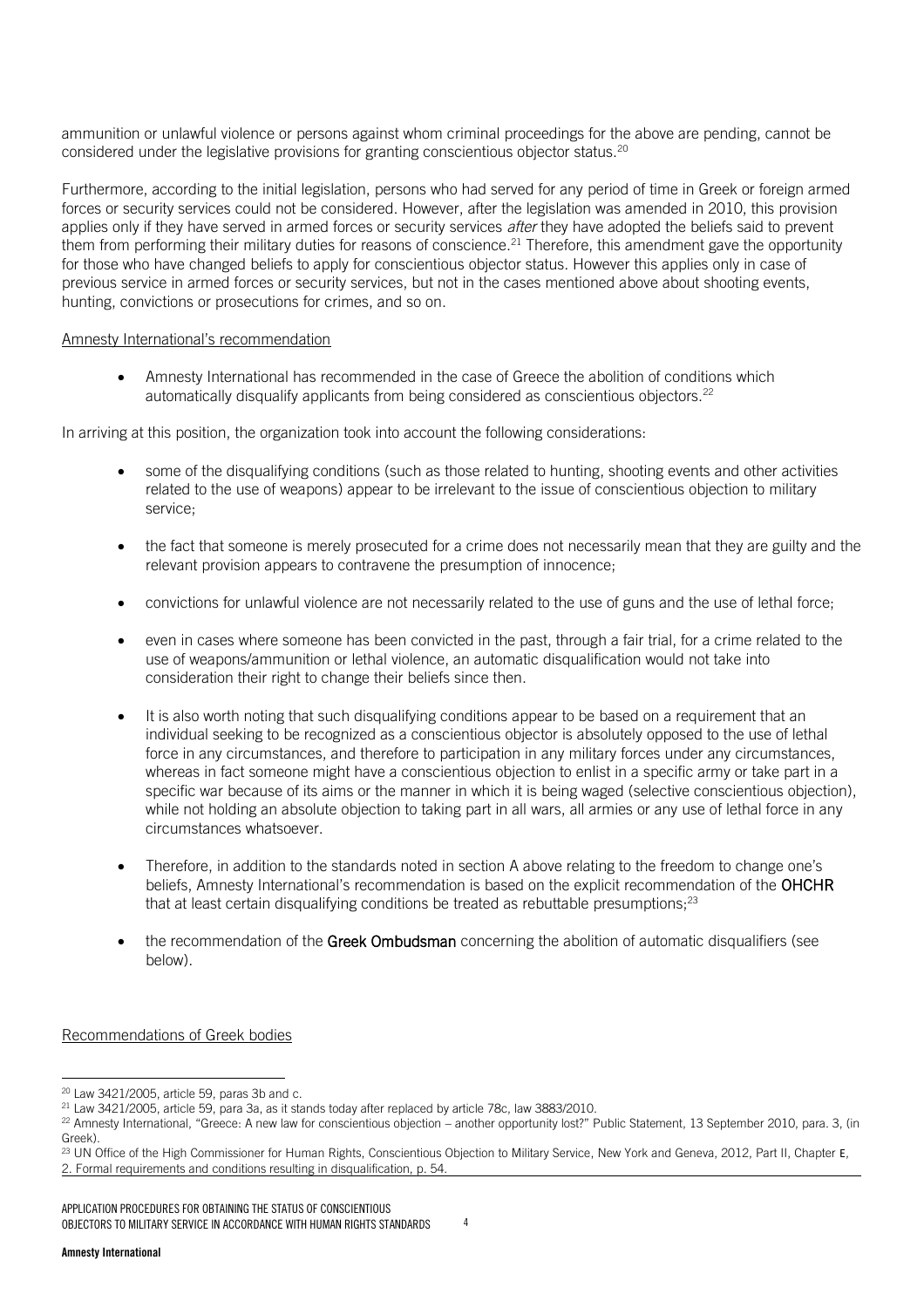• The Greek Ombudsman, already since 1999, has recommended the abolition of automatic disqualifiers in order to have a more flexible and realistic approach on a case by case basis.<sup>24</sup>

# C. PROCEDURES AND COMPOSITION OF THE BODY RESPONSIBLE FOR ASSESSING THE APPLICATIONS

#### Legislation and practice in Greece

The final decision on applications for granting conscientious objectors status is taken exclusively by one person, the (Alternate) Minister of National Defence<sup>25</sup> after a non-binding<sup>26</sup> recommendation of a five-member Special Committee consisting of two military officers, two university professors and one member of the State's Legal Council as president. The members of the Committee are appointed by a Joint Decision of the Minister of National Defence, along with the Minister of Economy and Finance and the Minister of Education.<sup>27</sup> The Committee can have a session when the members who are present are more than those absent,<sup>28</sup> which means with only three members present, and thus the three attending a particular session could comprise a majority of military officers.

In practice, the Committee does not summon baptised Jehovah's Witnesses having a certificate from their church, who are automatically granted conscientious objector status, only those citing other religious grounds or ideological (nonreligious) grounds for their conscientious objection. This practice has been considered by the Greek Ombudsman as "a continuous practice of unequal treatment".<sup>29</sup>

According to the GNCHR referring to official figures from 2007 to 2015: "While the percentage of recognition of conscientious objectors on religious grounds is consistently about 96% to 100%, the percentage of recognition of conscientious objectors on ideological grounds is usually around or even below 50%.<sup>30</sup>

A person whose application has been rejected may appeal to the (Alternate) Minister of National Defence to change the decision (in practice, the appeal is examined by the same Committee, which recommends again to the Minister), and/or to the Council of State, that is the Supreme Administrative Court.

In 2016, the European Court of Human Rights judgment in the *Papavasilakis vs Greece* case<sup>31</sup> found a violation of Article 9 of the ECHR (freedom of thought, conscience and religion) in the case of an applicant interviewed by a committee made up primarily of members of the armed forces. Specifically, the Committee had examined the case of the claimant in the presence of three – out of a total of five – members, two of whom were military officers, which resulted in them being the majority. The two civilian members who were absent were not replaced. The Court stressed that the independence of the members of the competent body constitutes one of the fundamental conditions for the effectiveness of the examination of a case of a conscientious objector. It also pointed out that in this case the fact that the final decision was taken by the Minister of National Defence does not afford the requisite guarantees of impartiality and independence, while

l <sup>24</sup> Ombudsman, Special Report, "The scheme of alternative civilian-social service. Proposals of reform." (1999), Part I, Chapter 3, "The subsumption to the status of alternative civilian social service", (i[n Greek\)](http://www.synigoros.gr/resources/docs/208142.doc).

<sup>25</sup> Law 3421/2005, article 62 para.1

<sup>&</sup>lt;sup>26</sup> According to the decision of the Minister of National Defence No Φ.420/79/81978/Σ.300 (Government's Gazette B 1854/2005), article 3, paragraph 6, the Special Committee gives not only the opinion but also a draft of a ministerial decision, but if the Minister of Defense disagrees with the content of this draft, another one is prepared according to his/her orders.

<sup>27</sup> Law 3421/2005, article 62 para. 2.

<sup>&</sup>lt;sup>28</sup> Decision of the Minister of National Defence No Φ.420/79/81978/Σ.300 (Government's Gazette B 1854/2005), article 3, paragraph 2.

<sup>29</sup> Ombudsman, Special Report 2013, "Combating discrimination", p. 110. Available in Greek at

<https://www.synigoros.gr/resources/docs/10-diakriseis.pdf>

<sup>30</sup> Greek National Commission for Human Rights, Submission to the quadrennial analytical report 2017 on conscientious objection to military service of the UN High Commissioner of Human Rights (February 2017), p. 6. See also Addendum, p. 13-14.

[http://www.nchr.gr/images/pdf/apofaseis/antirisies\\_suneidisis/Submission%20of%20the%20GNCHR%20to%20the%20quadrennial%20analytical%20re](http://www.nchr.gr/images/pdf/apofaseis/antirisies_suneidisis/Submission%20of%20the%20GNCHR%20to%20the%20quadrennial%20analytical%20report%202017.pdf) [port%202017.pdf](http://www.nchr.gr/images/pdf/apofaseis/antirisies_suneidisis/Submission%20of%20the%20GNCHR%20to%20the%20quadrennial%20analytical%20report%202017.pdf)

<sup>31</sup> European Court of Human Rights, Case of Papavasilakis v. Greece, (66899/14), 15 September 2016. Available at <http://hudoc.echr.coe.int/eng?i=001-166850>

APPLICATION PROCEDURES FOR OBTAINING THE STATUS OF CONSCIENTIOUS OBJECTORS TO MILITARY SERVICE IN ACCORDANCE WITH HUMAN RIGHTS STANDARDS 5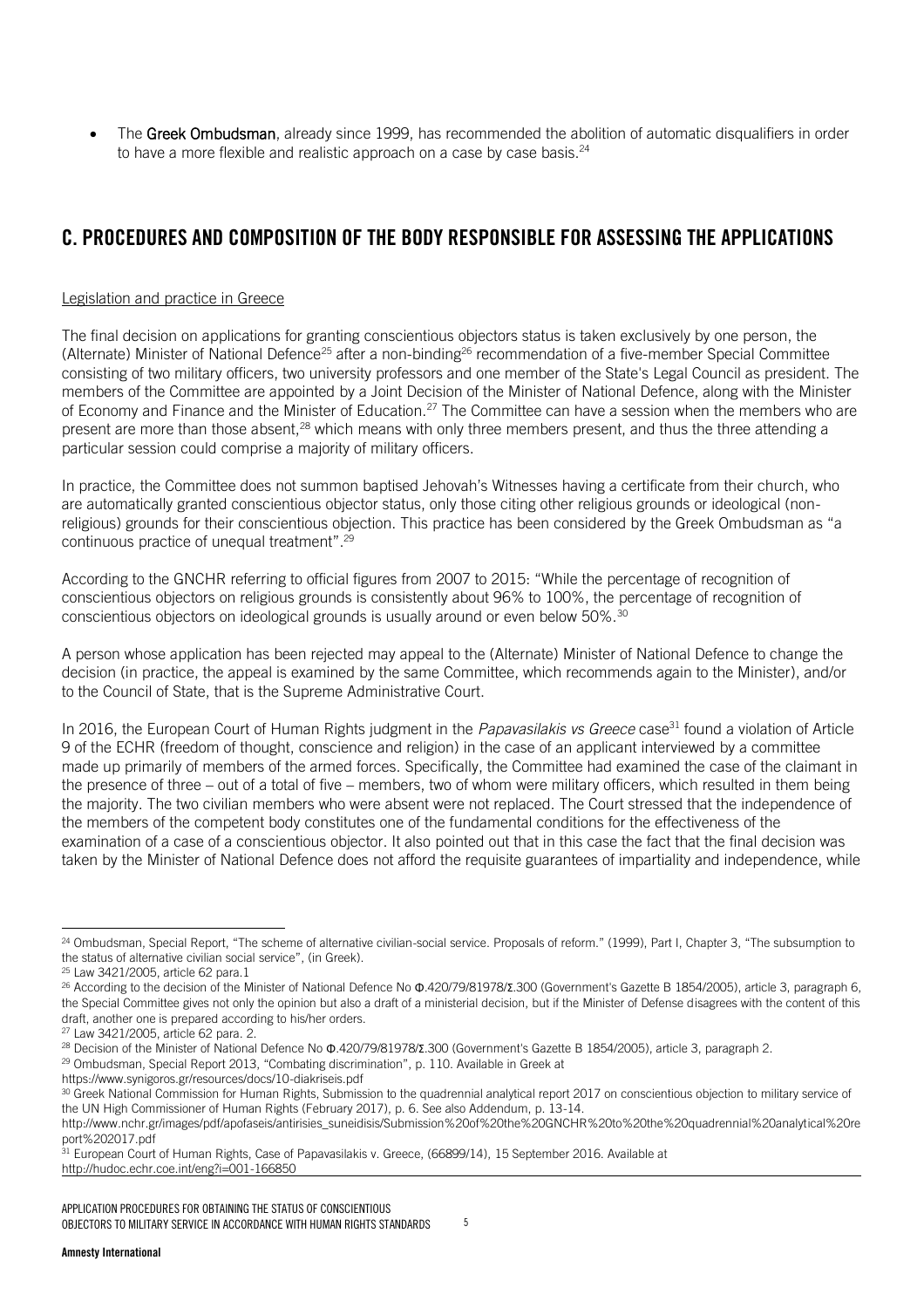the Council of State (the Supreme Administrative Court), does not examine the merits of the case, but only the lawfulness of the decision and is based on the assessments of the Special Committee.

Subsequent to this judgment of the European Court  $-$  which also pointed out<sup>32</sup> that the law appears to require equal representation between the military members and the representatives of civil society (the university professors) -- the Council of State, the Supreme Administrative Court of Greece, has found that the examination is problematic even when one of the two professors is absent (when both of military members are present), and in one such case annulled a relevant decision of the Alternate Minister of National Defence, after a recommendation made by a Committee of four members (two military officers, one professor and one member of the State's Legal Council as president).<sup>33</sup>

In response to the ECtHR judgment, the government asserts that further instructions have been given to ensure that similar violations will be avoided in the future, specifically if certain members of the Committee are unable to attend a session.<sup>34</sup> However, up until the date of this submission there has been no amendment of the legislation. Even if the legislation had been amended in order for the Committee to have sessions only with its full composition, or only when there is an equal number of military members and university professors present, or in order to reduce permanently the number of military members to a single one, the entire procedure would still have been under the Ministry of National Defence, with the Minister taking the decision after recommendation of a not entirely civilian body.

#### Amnesty International's recommendation

 Amnesty International has called on the Greek authorities to ensure that, in line with the recommendation by the UN Human Rights Committee regarding Greece and its repeated expressions of concern about the Special Committee's composition, the assessment of applications for conscientious objector status be placed under the full control of civilian authorities (i.e. be transferred from the Ministry of National Defence) by a panel with a wholly civilian composition.

This recommendation is based on:

- recommendations specifically on Greece by the UN Human Rights Committee,<sup>35</sup> the UN Special Rapporteur on freedom of religion or belief, $^{36}$  and the Commissioner for Human Rights of the Council of Europe.  $^{37}$
- $\bullet$  further international standards and recommendations to other states by the UN Human Rights Committee,<sup>38</sup> the UN Special Rapporteur on religious intolerance<sup>39</sup> and its successor the UN Special Rapporteur on freedom of religion or belief,<sup>40</sup> the Parliamentary Assembly of the Council of Europe (PACE),<sup>41</sup> and the Committee of Ministers of the Council of Europe.<sup>42</sup>

<sup>-</sup><sup>32</sup> Ibid. paras. 59, 63.

<sup>33</sup> Council of State, judgement 1318/2017.

<sup>34</sup> [DH-DD\(2018\)930:](https://rm.coe.int/CoERMPublicCommonSearchServices/DisplayDCTMContent?documentId=09000016808de330) Communication from Greece.

<sup>&</sup>lt;sup>35</sup> UN Human Rights Committee, Concluding observations on the second periodic report of Greece, 3 December 2015, [\(CCPR/C/GRC/CO/2\)](http://undocs.org/CCPR/C/GRC/CO/2), paras. 37-38.

UN Human Rights Committee, Concluding observations on the initial report of Greece, [\(CCPR/CO/83/GRC\)](http://undocs.org/CCPR/CO/83/GRC), 25 April 2005, para. 15.

<sup>36</sup> UN Economic and Social Council, Commission on human rights, Civil and political rights, including the question of religious intolerance, Addendum, Summary of cases transmitted to Governments and replies received, [\(E/CN.4/2006/5/Add.1\)](http://undocs.org/E/CN.4/2006/5/Add.1), 27 March 2006, para. 139.

UN Special Rapporteur on freedom of religion or belief, [Communication GRC 3/2016,](https://spcommreports.ohchr.org/TMResultsBase/DownLoadPublicCommunicationFile?gId=22834) 31 October 2016.

<sup>37</sup> Report by Mr Alvaro Gil-Robles, Commissioner for Human Rights, on his visit to the Hellenic Republic, 2-5 June 2002[, CommDH\(2002\)5,](https://rm.coe.int/CoERMPublicCommonSearchServices/DisplayDCTMContent?documentId=09000016806db86f) para. 18. <sup>38</sup> UN Human Rights Committee, Concluding observations on the sixth periodic report of the Russian Federation, [\(CCPR/C/RUS/CO/6\)](http://undocs.org/CCPR/C/RUS/CO/6), 24 November 2009, para. 23.

UN Human Rights Committee, Concluding observations on the third periodic report of Israel [\(CCPR/C/ISR/CO/3\),](http://undocs.org/CCPR/C/ISR/CO/3) 3 September 2010, para. 19. 39 Report submitted by Mr. Angelo Vidal d Almeida Ribeiro, Special Rapporteur appointed in accordance with Commission on Human Rights resolution 1986/20 of 10 March 1986 [\(E/CN.4/1992/52\)](http://undocs.org/E/CN.4/1992/52), 18 December 1991, para. 185 (page 178).

<sup>40</sup> International Standards on freedom of religion or belief, I3k,<http://www.ohchr.org/EN/Issues/FreedomReligion/Pages/IstandardsI3k.aspx>

<sup>41</sup> Council of Europe, Parliamentary Assembly[, Resolution 337 \(1967\),](http://assembly.coe.int/nw/xml/XRef/Xref-XML2HTML-en.asp?fileid=15752&lang=en) Right of conscientious objection, b. Procedure, paras. 2.2, 2.3, 2.4 and 2.5. <sup>42</sup> Council of Europe, Committee of Ministers, [Recommendation No. R \(87\) 8,](http://www.refworld.org/docid/5069778e2.html) regarding conscientious objection to compulsory military service, paras. 5-7.

APPLICATION PROCEDURES FOR OBTAINING THE STATUS OF CONSCIENTIOUS OBJECTORS TO MILITARY SERVICE IN ACCORDANCE WITH HUMAN RIGHTS STANDARDS 6